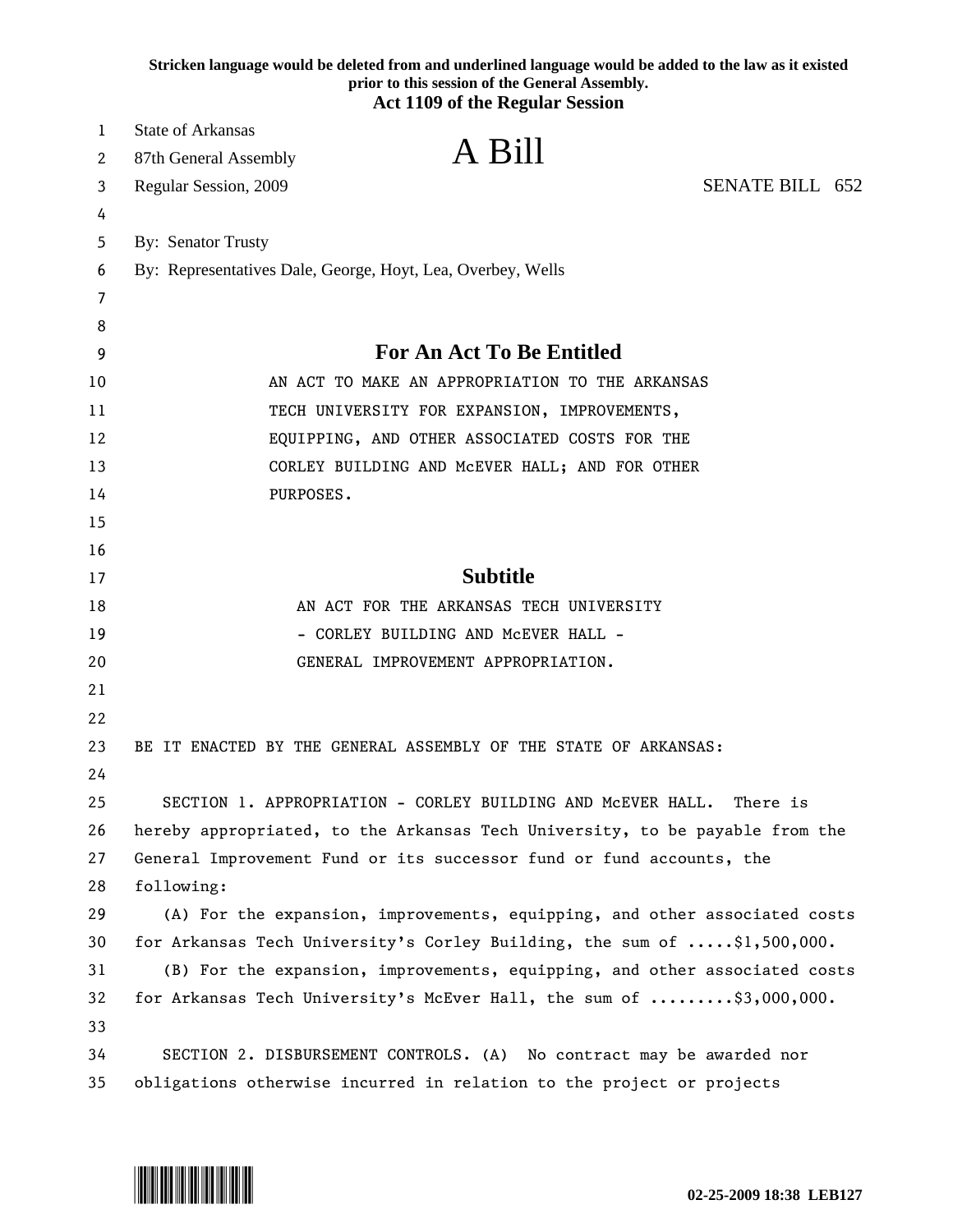1 described herein in excess of the State Treasury funds actually available 2 therefor as provided by law. Provided, however, that institutions and 3 agencies listed herein shall have the authority to accept and use grants and 4 donations including Federal funds, and to use its unobligated cash income or 5 funds, or both available to it, for the purpose of supplementing the State 6 Treasury funds for financing the entire costs of the project or projects 7 enumerated herein. Provided further, that the appropriations and funds 8 otherwise provided by the General Assembly for Maintenance and General 9 Operations of the agency or institutions receiving appropriation herein shall 10 not be used for any of the purposes as appropriated in this act.

11 (B) The restrictions of any applicable provisions of the State Purchasing 12 Law, the General Accounting and Budgetary Procedures Law, the Revenue 13 Stabilization Law and any other applicable fiscal control laws of this State 14 and regulations promulgated by the Department of Finance and Administration, 15 as authorized by law, shall be strictly complied with in disbursement of any 16 funds provided by this act unless specifically provided otherwise by law. 17

18 SECTION 3. LEGISLATIVE INTENT. It is the intent of the General Assembly 19 that any funds disbursed under the authority of the appropriations contained 20 in this act shall be in compliance with the stated reasons for which this act 21 was adopted, as evidenced by the Agency Requests, Executive Recommendations 22 and Legislative Recommendations contained in the budget manuals prepared by 23 the Department of Finance and Administration, letters, or summarized oral 24 testimony in the official minutes of the Arkansas Legislative Council or 25 Joint Budget Committee which relate to its passage and adoption.

26

27 SECTION 4. EMERGENCY CLAUSE. It is found and determined by the General 28 Assembly, that the Constitution of the State of Arkansas prohibits the 29 appropriation of funds for more than a one (1) year period; that the 30 effectiveness of this Act on July 1, 2009 is essential to the operation of 31 the agency for which the appropriations in this Act are provided, and that in 32 the event of an extension of the Regular Session, the delay in the effective 33 date of this Act beyond July 1, 2009 could work irreparable harm upon the 34 proper administration and provision of essential governmental programs. 35 Therefore, an emergency is hereby declared to exist and this Act being 36 necessary for the immediate preservation of the public peace, health and